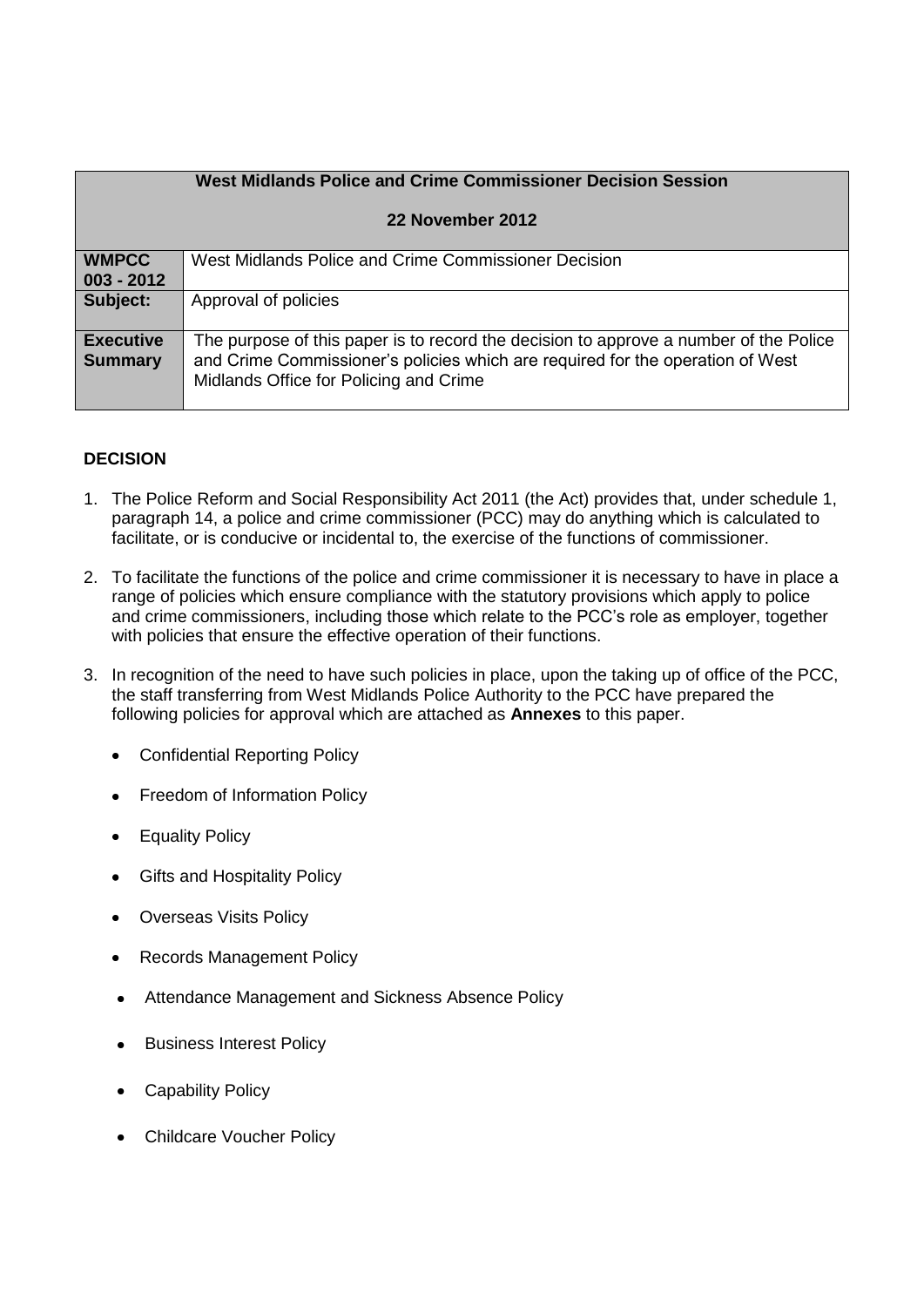- Communications and Social Media Policy  $\bullet$
- Cycle to Work Scheme
- Disciplinary Policy  $\bullet$
- Duty of Care Payments Policy  $\bullet$
- Health and Safety Policy
- Leave Policy
- Long Service Award and Gift Policy
- Manual Handling Policy  $\bullet$
- Mediation and Resolution Policy
- Misuse of Alcohol or Drugs Policy  $\bullet$
- Organisational Change Policy  $\bullet$
- Part time and flexible working Policy **(to follow)**  $\bullet$
- Pay Policy
- Payment of Professional Fees Policy  $\bullet$
- PDR Policy **(to follow)**  $\bullet$
- Temporary Promotions and Honorarium Policy  $\bullet$
- Travel Allowances and Expenses Policy
- Vetting Policy
- Working Hours Policy  $\bullet$

The following protocol:

Protocol for relationships between the PCC/DPCC and PCC staff.

4. These policies are based on the policies approved and used by West Midlands Police Authority. They have been amended to reflect the abolition of the Authority and the taking up of post of the Police and Crime Commissioner. These policies will be kept under review and amended as necessary, in the light of the development of the structures, processes and procedures required to support the PCC in the exercise of his functions.